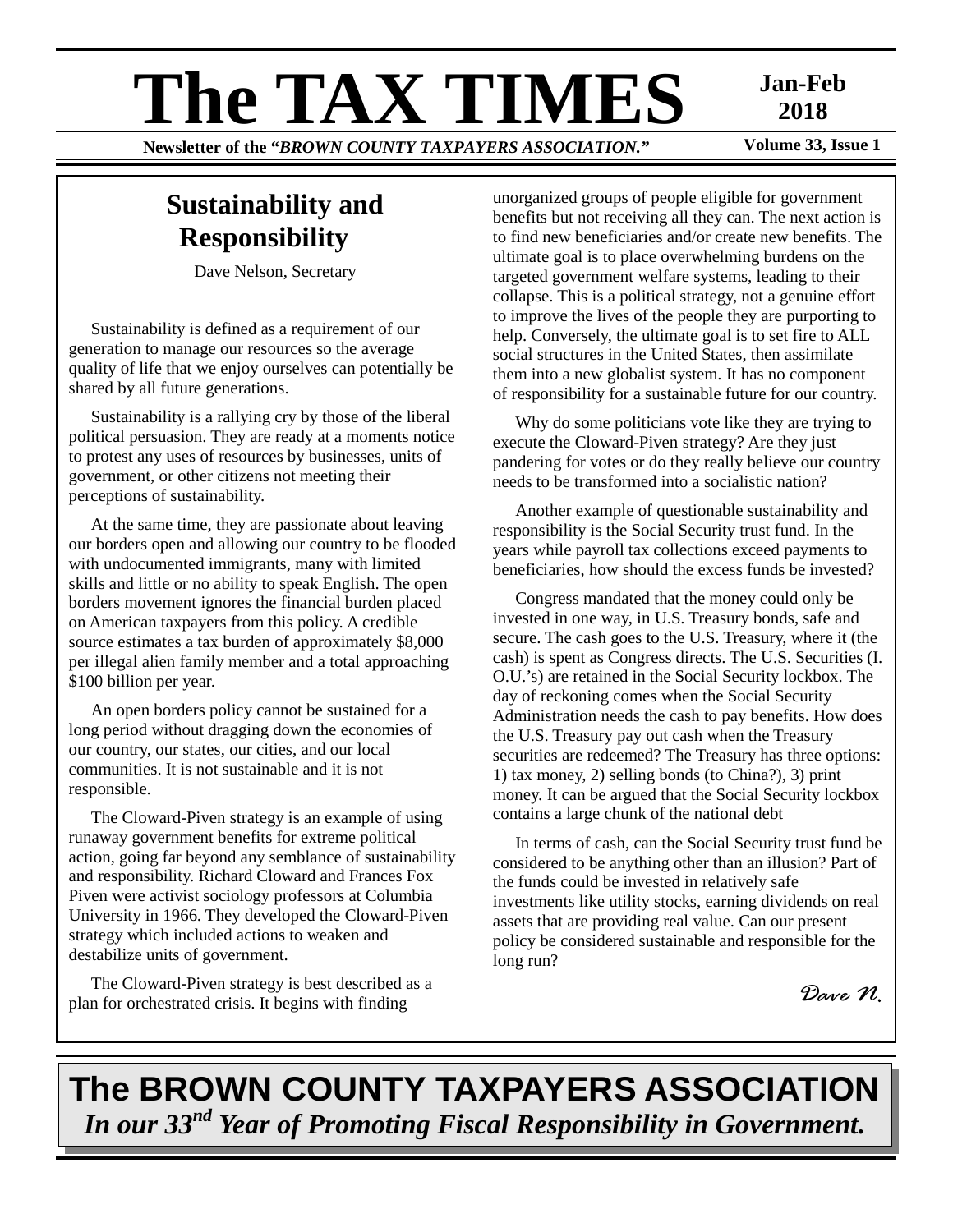## **November Meeting Notes**

Several topics of concern were discussed by the members and directors present.

The Brown County sales tax was discussed. It is estimated to generate \$147 million in new tax collections. Concerns were expressed that projects would receive less vigorous scrutiny when funded by sales tax collections than when competing for property tax dollars.

There might be problems with college students voting both locally and at their places of residence. Photo identification has improved election integrity, but procedures for purging voter lists of voters who have moved out of the jurisdiction or are deceased need scrutiny. We will invite a knowledgeable speaker to address this subject.

There have been efforts by municipalities to remove services from property tax funding and create new sources of revenue outside levy limit restrictions. Examples include the "rain tax" and the "leaf tax." School districts use Fund 80 to pay for as much as they can to move expenditures outside the normal budget which is controlled by levy limits.

The wheel tax is a new method of raising more tax revenue, allegedly for road maintenance. It has been proposed in the city of Green Bay to replace property owner assessments for street reconstruction. Property owner assessments provide about one third of street resurfacing costs. A \$15 wheel tax has been proposed, but not enacted. Conversely, in the Village of Hobart, all street reconstruction is funded by property taxes.

Dave Nelson - Secretary

## **December Meeting Notes**

Rick Bowers of Reading Connections, Inc., discussed his organization, it's unique approach to helping individuals read, and competing with public education for educational funds. He is a retired electrical engineer. His wife, and partner in the organization, has 10 years experience teaching reading in public schools. They recently moved Reading Connections from South Oneida Street to the Centennial Centre in Hobart.

Rick and his wife developed their system of teaching reading from their experiences helping their dyslexic son learn to read. They were told by professionals that he would not be able to be a successful reader. They took several classes on teaching dyslexic students to read. Between second and third grade, his wife was able to advance their son's reading ability to above grade level when he entered the third grade.

Rick explained that students learn to read in the first three grades. Starting with the fourth grade, they read to learn. Students must be able to read words. When a child fails to learn to read, the root cause is failing to learn how to read words. They must learn to process from left to right and from top to bottom.

Teaching reading must recognize the differences between left brain hemisphere learning comprehension and right brain hemisphere learning comprehension. Left brain dominant students thrive in orderly, structured environments. Right brain dominant students are less structured and more creative. Problems arise when left brain dominant teachers do not understand the learning needs of right brain dominant students.

Word fluency is the key to reading comprehension. If students must decode each word as they read a sentence, they will be unable to comprehend the meaning of the sentence.

It takes from six months to a year to bring most students up to grade level with the Reading Connections methodology. Reading Connections has done some work with detention center students, but in general the public education institutions have shown little interest in Reading Connections support for their remedial reading programs. It appears that they would rather fund their internal programs than retain the services of Reading Connections.

Brown County Executive Troy Streckenbach was present to express his concerns about the BCTA's legal challenge to the Brown County sales tax.

Dave Nelson - Secretary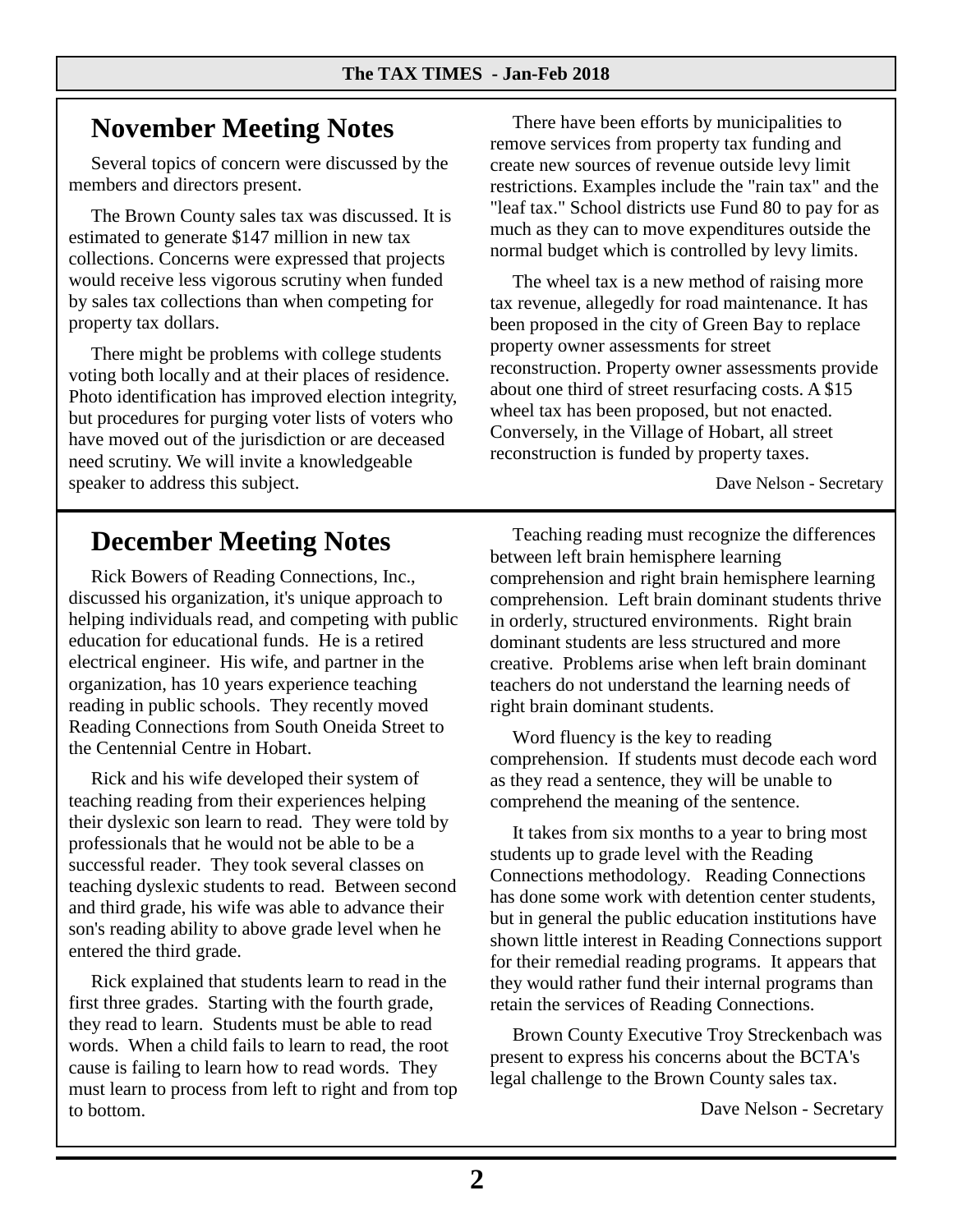## **Press Release**

## **Brown County Taxpayers Association**

January 3, 2018 For immediate release Information: Call Rich Heidel (920) 655-3107

# **BCTA files legal action to stop Brown County sales tax**

The Brown County Taxpayers Association (BCTA) has filed suit in Brown County circuit court seeking to stop the recently imposed 0.5% county sales tax. The suit was filed Tuesday January  $2^{nd}$  by the Wisconsin Institute for Law and Liberty (WILL) on behalf of the BCTA.

Rich Heidel, the BCTA's President, spoke to the group's reasons for taking the action:

"We disagree with the way in which this was rushed through the approval process. The County Executive announced his sales tax plan on May  $2^{nd}$  and the County Board rushed to approve it on May  $17^{th}$ , with one of the County's listening sessions scheduled for Mother's Day. During that approval process, numerous misrepresentations were made regarding how much of the sales tax is paid by non-residents. We asked County leadership to put this matter to a referendum which would have enabled thorough discussion and investigation of the proposal, but County leadership was not willing to permit the citizenry to weigh in on the matter. They were in a hurry to get their arms around that revenue stream of \$147 million. We are convinced that if this matter had gone to referendum, it would have been rejected. We want the law followed and believe that is not happening.

- First, the relevant portion of the state statute (77.70) reads as follows: **'the county sales and use taxes may be imposed only for the purpose of directly reducing the property tax levy and only in their entirety'.** Over the proposed six-year life of the sales tax, using the County's own numbers released in May 2017, the avoided property tax increases amount to less than \$20 million while the new sales taxes are \$147 million.
- Second, the County's plan attempts to use the sales tax to evade its property tax levy limit. 2005 Wisconsin Act 25 imposed levy limits on counties beginning in 2006. The amount of sales tax revenue will far exceed the revenue which would be permitted under the property tax levy limit. The legislative intent of the levy limit is to constrain spending and this action circumvents that intent. The law provides that Counties may exceed their levy limits, but it requires approval via referendum. As noted above, County leadership was too anxious to acquire this revenue stream to be bothered with a referendum.

The Brown County Taxpayers Association is a local group working to bring information and awareness to issues that affect tax policy or impose regulatory burdens.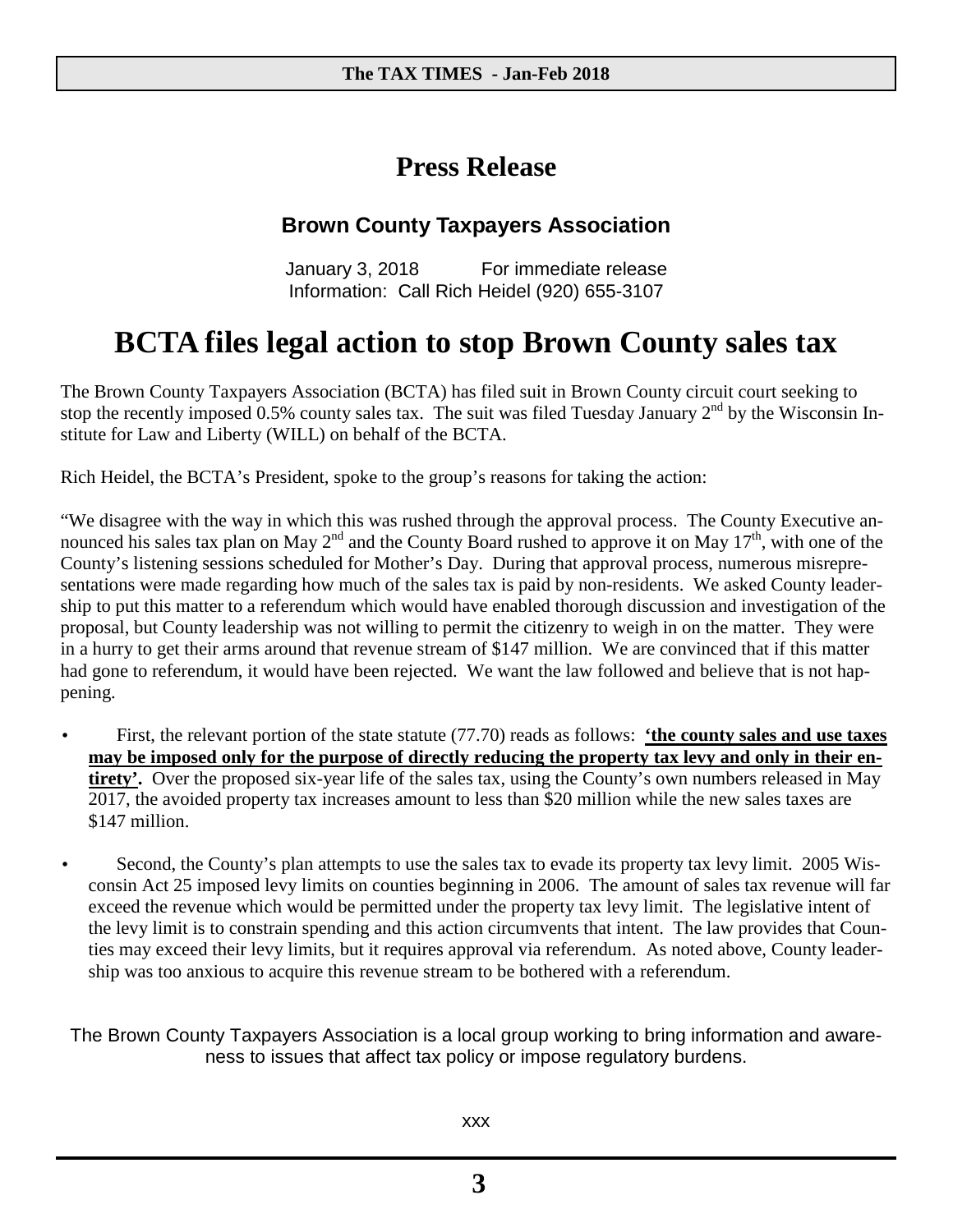## **Things That Make Us Wonder.**

Even though the next Federal election which could decide control of the U. S. Congress and Senate is still 11 months away, potential candidates have already been busy soliciting funds and trying to make themselves known. The bottom line is which political party controls our government with their own unique philosophy or manage to compromise on what is best for the country, (and possibly reward the interests which keep them in power.)

With previous administrations, perhaps it just seems that the parties, even those with large majorities, would together discuss their differences and compromise on what was best and most affordable for the country based on its merits. Now all major legislation such as tax reform, immigration, the budget and others are debated and voted upon strictly on a onesided partisan basis. Very little of any value is accomplished for the country as a result.

Does this present day animosity go back to the fast track enactment of the Affordable Care Act commonly referred to as ''Obamacare"?, It is nothing new in Washington. While most people would probably agree that the nation's health care system needed some fixing, it didn't need a 20,000 page "manifesto" establishing dozens of new bureaucratic agencies, paperwork, cost

and confusion to a system already burdened with government mandates It may have corrected a few problems but created a lot more. Any attempts at making a fresh start or effective revisions to the benefit of all has been DOA and brushed aside through partisanship.

The point we are trying to make is this. We realize the different parties have their own philosophies and goals, which is fine. However, items such as completely overhauling the established healthcare system, pushing the country deeper in debt, or for that matter tax reform, are too important to the nation as a whole for any one party to arbitrarily impose or change by itself to suit its own needs. We can think of no issues which could not resolved to the good of the nation through discussion and compromise.

\* \* \* \* \*

Most of us have received and possibly paid their annual property tax statements reflecting modest increases over the previous year, and are thankful for all of the services we receive from our school systems, county and municipal governments. There are always those who want more for their money as long as someone else pays the bill.

Even though property taxes have remained fairly constant, Our overall tax bill is constantly rising. DNR and DOT fees keep going up,. The Wheel tax where applied will increase your auto license fees. The ,5% Brown

County sales tax scheduled to start Jan. 1, 2018, could easily add \$100-\$150, or more to each families expense. We have yet to see if the new Federal "Tax Cuts" actually cut or add taxes as opponents claim.

Noting that a rather large percentage of the areas population rent rather than own their property, we wonder just how aware they are that there is considerable cost involved with providing all of the streets, schools, police and fire protection, etc., which they enjoy like everyone else in the community. Normally the property owner is assessed the tax and passes the expense on to their renters as part of their rent In any event, the renter should be aware they are taxpayers like everyone else.

\* \* \* \* \*

"Judicial Watch" claims an estimated 12.5 illegal immigrants along with 4.2 million citizen children are costing U.S. Taxpayers \$134.9 Billion per year, Major costs, being education, medical care, law enforcement and welfare. While the top states in providing aids California, Texas, New York, and Florida, they present a hazard to everyone due to drug smuggling and terrorist connections.

While we realize there are valid exceptions to the rules we don't believe they allow for illegal entry, false identification, or

*(Continued on page 5)*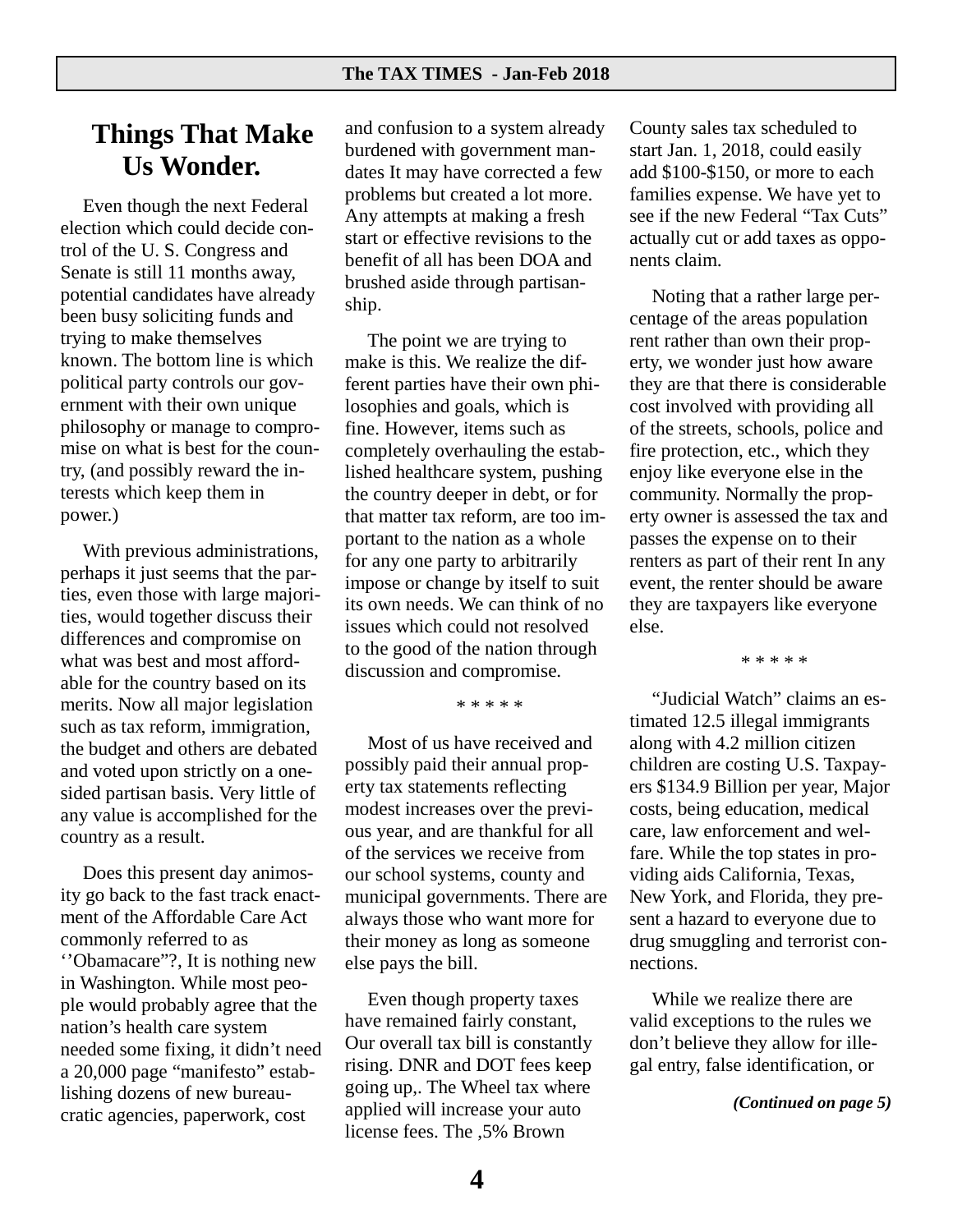#### *(Continued from page 4)*

other criminal activity.

\* \* \* \* \*

The U.S. Postal Service has quietly announced they will be increasing first class (and other rates) in 2018. Judging from the stacks of political and other nonsolicited "junk mail" most of us receive on a daily basis, there are plenty of other ways they could improve cash flow as if that was their only problem.

Will our "Forever" stamps still be good, or will the USPS be changing the meaning of the word forever to "just a few years?."

\* \* \* \* \*

Preliminary work is already beginning in Racine County on the Foxconn Complex, We sincerely hope that it lives up to its promise. It will likely be an issue in the elections later this year, and we must remember that bringing jobs to Wisconsin has always been an issue of both parties. We realize there is some risk involved, but the decision has been made. We must have some faith in our leaders and not set up roadblocks every inch of the way which seems to be the trend with politics these days.

\* \* \* \* \*

During the Holiday Season, we are all made aware of the many people in the area who are homeless or existing on limited incomes. The government uses a family income level to determine

poverty and eligibility for aid which can vary in various parts of the country, There are many fine organizations in this area and most of us contribute to where we believe it will do the most good.

While giving people food baskets, meals, coats and toys may be a helpful, feel-good gesture, does it do the job of removing them from the poverty status? While there are probably many unavoidable, unfortunate circumstances involved, we would assume in many cases the problem is despair, or lack of a plan to improve their financial status.

There are many great religious and charitable groups in the area that help. More importantly however, there are also a lot of sharp, connected, and concerned individuals involved with these groups such as bankers, lawyers, and other business who would probably willingly help many of these people at little or no cost. What it would take is a mechanism to have a volunteer advisor, sit down with the low income party, one on one, and discuss the problem, without prejudice, which is likely a matter of more money going out than is coming in.

Assuming a matter of poor money management or maximizing earning capacity, a qualified interviewer should be able to make recommendations regarding spending, and help the party get the training and a better paying job which are available in quantity in the area. Wouldn't work in

every case, but better than depending on handouts.

\* \* \* \* \*

Among other things, the purpose of most taxes, especially income, is to provide for the reasonable and necessary needs of Government, encourage growth in the private sector, and still leave individuals and families with money to spend on their own.

While these principles may have been the announced goal of each revision ever made to the Federal Tax Code, it has grown into a monster full of obscure rules which nobody really understands. One of President Trumps initiatives had been to simplify the tax code by eliminating many obscure items advantageous only to certain parties and industries, and to lower and simplify the tax burden on individuals and families. Also, for years economists have been calling for a reduction in the corporate tax rates as a way to stimulate employment.

For individuals the proposal was for a type of "flat tax" which considerably lowered the rates in the various income brackets, but offset this by eliminating many of the deductions commonly used to reduce their tax liability. For most people, it will still be more involved than a postcard sized form. The entire plan as it now stands is a 500+ page affair, and one would have to do some calcu-

*(Continued on page 6)*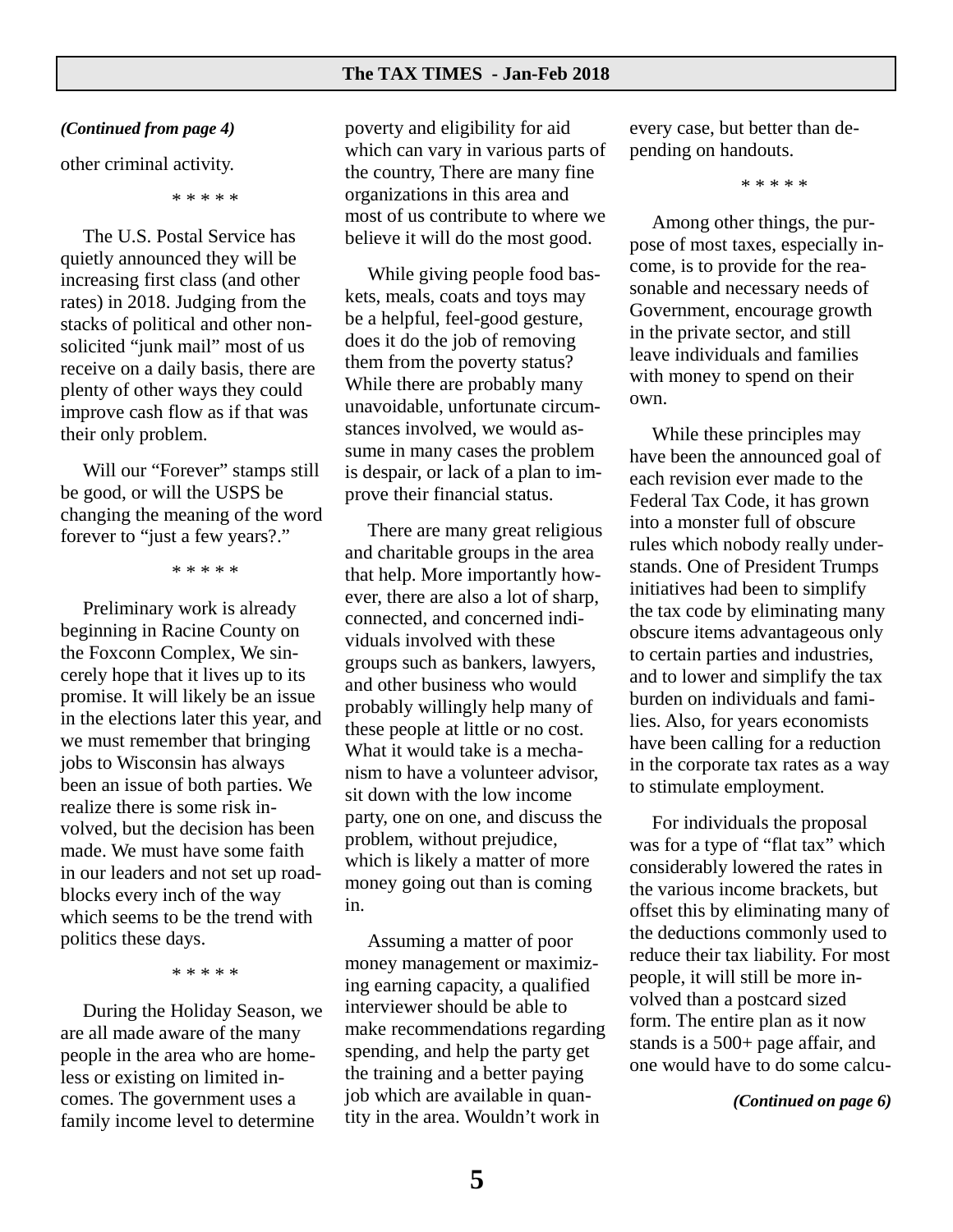#### *(Continued from page 5)*

lating to determine how it will effect them and net taxes they pay, and if they are better off as a result.

Unfortunately, although their goals may have somewhat the same, the revision was drawn up by the party in power, and the Democrats have done little except find fault. They claim the rich will only get richer as a result and the middle class will end up paying more. While this could be true, the deficit will likely increase as a result of less revenue. Charities, medical deductions, and a number of other common deductions may also take a financial hit if they are no longer included as a deduction.

With Obamacare, if both parties had participated in the details without obstruction, potential differences possibly could have been resolved before rather than after, and the same is true of tax reform, Democrat and Republican constituents both pay taxes to the same government, and basically have the same interests in earning an income and living the American dream. Both parties represent

and help the less fortunate, and yes, have wealthy tax evaders.

\* \* \* \* \*

On second thought, why is the administration even thinking about tax reform, and using the term "tax cuts" in front of the people? According to an article on the front page of the Dec. 21, USA Today, the Congressional Budget Office estimates a deficit of at least One Trillion Dollars for the year 2018. They blame this on previous tax cuts, unexpected emergency relief due to wildfires and hurricanes, etc. This will be added to the National Debt with interest until someone who knows how to balance a budget and still keep everyone happy becomes President. Any suggestions?

What really puzzles us is that while no one in Washington shows any concern about using the Nation's charge card to cover their careless spending, they go into panic mode and threaten to "SHUT DOWN THE GOVERN-MENT" on a regular basis at budget time over some insignificant spending item they couldn't agree upon.

\* \* \* \* \*

## **Monthly Meetings @ The Village Grille**

Monthly meetings are held at **The Village Grille**, **corner of Hoffman and East River Drive,** Allouez. The location has no stairs or steps, convenient parking, and a room to better accommodate speakers and conversation. There will be three selections from which to choose lunch - each one will be priced at \$10 (including tip.) Lunch is at 12:00 noon with monthly speakers presenting.

We pity the people of California, with their constant fires causing billions of dollars damage and loss of resources. They blame dry conditions and high winds as the problem. Didn't they have torrential rains washing out dams and messing things up not too long ago? People in Wisconsin have dry spells and winds also but manage to prevent forest fires and we can be thankful. We just hope their lifestyle doesn't raise the rates we pay for fire insurance.

\* \* \* \* \*

One nice thing about property taxes is that you can always request a review and adjustment against the assessment charged against you if deemed too high. Georgia-Pacific Corp, one of Green Bays largest property taxpayers has asked for a review of it's two Green Bay facilities.

 Making an assessment of a large manufacturing complex has to be the assessors worst nightmare. Production equipment and inventory aren't included, but the land, location, and buildings are. Manufacturing paper requires many unique and specialized structures to accommodate equipment and could be difficult to evaluate except by mutual agreement between the assessor and property owner.

\* \* \* \* \*

As long as taxation on the value of real estate is the method of choice for payment of county

*(Continued on page 7)*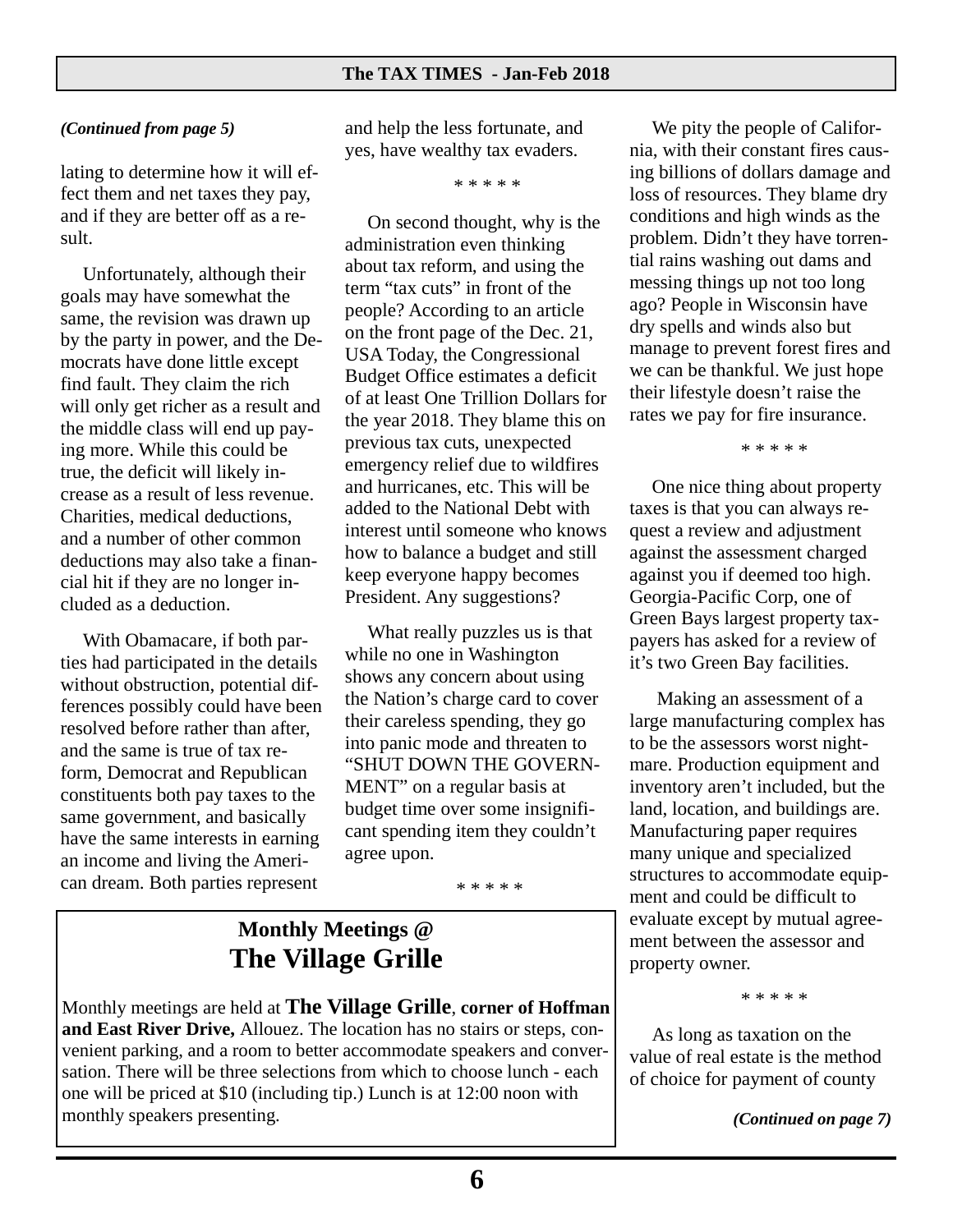### *(Continued from page 6)*

and municipal related services, property owners have the right to know that their property is taxed on a fair and equal basis. No question. Property owned by qualified non-profit organizations, and there are many, is considered exempt even though they receive services such as fire and police protection, streets and sidewalks, etc., at the expense of other property owners.

Some of these including Govt. subsidized apartments considered exempt, and possibly others make voluntary formula based payments to the city in lieu of rent. Others may charge for services, and in a few cases, compete with privately owned business that has the property tax expense.

A recent Press-Gazette article disclosed that Aurora-Baycare, which is privately owned, had the cities largest property tax bill in the city at \$4.1 Million. However, similar and competing medical facilities in the city (hospitals) are exempt due to non-profit ownership. We assume that some compensating arrangements have been made by the other hospitals to level the playing field as \$4.1 Million is a big overhead item in a business where cost is a big consideration.

\* \* \* \* \*

The Wisconsin Dept. of Corrections has over 10,000 employees with a \$2.4 Billion budget charged with running the states prison and related systems.

They claim to be short of help, particularly at the Lincoln Hills School for Boys which has turned into a disciplinary nightmare. The inmates are out of control and it is impossible to retain employees. While only a small percentage may be the problem, we wonder what the right solution will be?

\* \* \* \* \*

The National News has been obsessed lately with claims of "inappropriate behavior" being brought against certain politicians, news commentators, and other assorted celebrities. While inappropriate behavior may mean different things to different people, and the charges for the most part may or may not be true, or even have legal significance, right or wrong; the desired effect tarnishing ones reputation has been accomplished. The accused and the accusers should be aware of the facts of the case proceeding accordingly.

It is unusual that for the most part. these matters are conveniently revealed several years after

Articles and views appearing in the "TAX TIMES" do not necessarily represent the official position of the Brown County Taxpayers Association. We want to encourage discussion and input on current issues of taxpayer interest and invite your comments or articles suitable for future "TAX TIMEES." Please send them to the BCTA, P.O. Box 684, Green Bay, WI 54305-0684 or email BCTaxTimes@gmail.com

and have more political than social implication. It just seems that in this age of political correctness, interchangeable genders, and anything goes as long as it makes news.

Nevertheless, there are probably hundreds of politicians, Hollywood big shots and celebrities, plus other newsmakers sweating it out for fear of someone digging into their past for a little publicity.

As usual, lots of things to wonder about.

*"Things That Make Us Wonder," consists of mostly taxpayer related thoughts that occur to us from daily news events. We use reliable, published information and statistics, Some items are unimportant and probably not worth commenting about while others could easily be expanded to full length feature articles worthy of future study and action to protect our interests as taxpayers. We try to cover a wide variety of subjects in limited space and perhaps put a different spin on items from what you read in the papers or see on TV. We acknowledge that our perspective on some items in this column may be contrary to some of our readers. However, one of our purposes is to encourage debate, as we realize there are two sides to every question. Comments or suggestions are welcome for inclusion in future "The TAX TIMES."* Jim Frink - BCTA